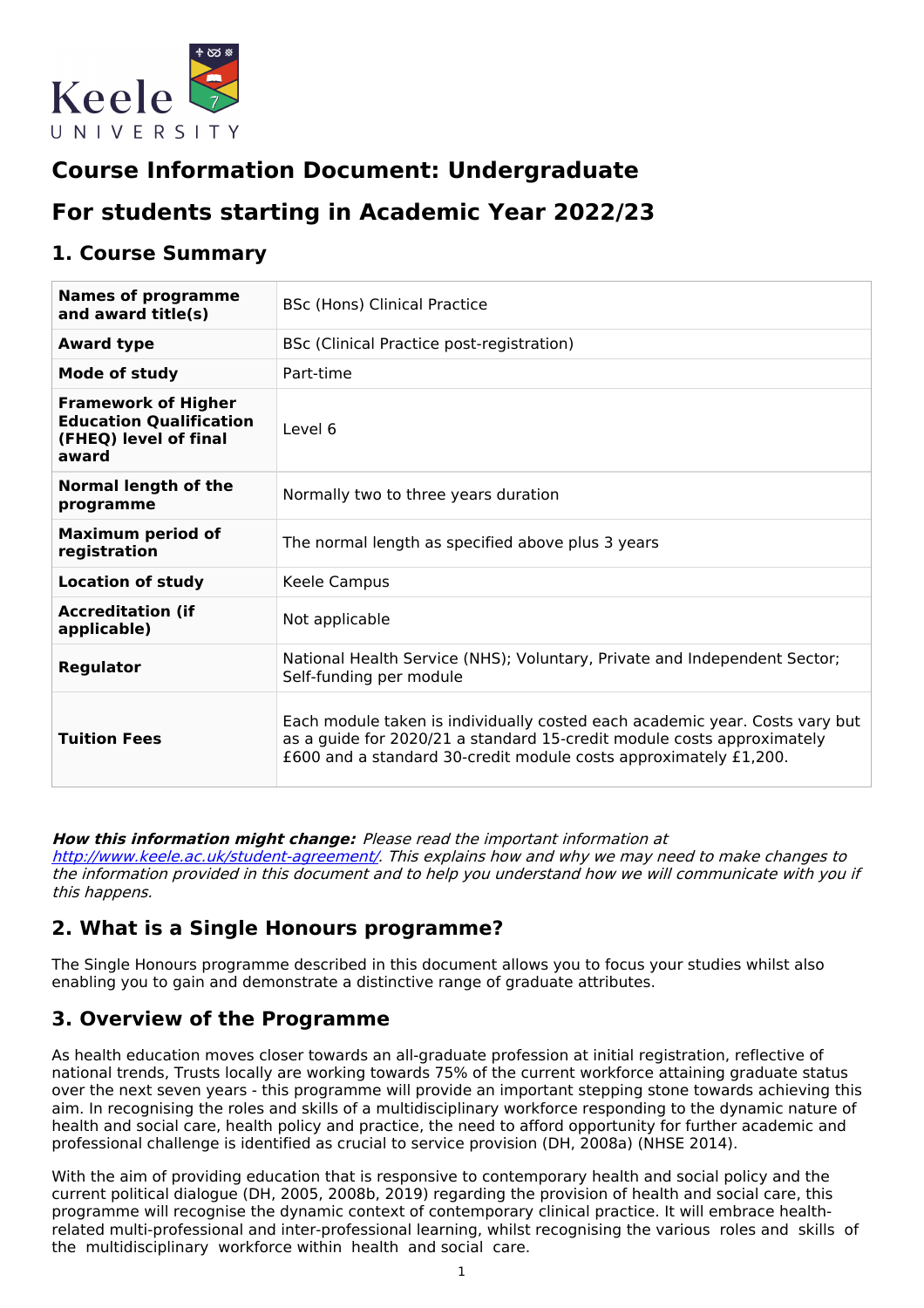Importantly, this programme offers you the opportunity to study following registration with awards centred on 'clinical practice'. It promotes the gaining of an intermediate award 'Graduate Certificate' which will facilitate career progression within the NHS Knowledge and Skills Framework (KSF; DH, 2004a), through the demonstration of personal development, which will allow you to progress within your clinical role by taking on new responsibilities. The Graduate Certificate relates to 60 credits at level 6 study, and also equates to the first complete year of study towards the BSc (Hons) Clinical Practice. The KSF advocates education at all academic levels, to create practitioners that are fit for purpose and fit for practice. Embracing this notion within the current emerging healthcare arena, this programme of study will be promoted at both the Graduate Certificate and BSc (Hons) end qualification points. Students will build on their professional experience and academic achievement at pre-registration level, with the aim of developing reflective, informed professionals, able to lead and influence the future provision within their chosen pathway of care, within the interdisciplinary team-working context. All modules in this programme have been mapped against the competencies detailed within the KSF, for both the student and their manager.

Within the Modernising Nursing Careers (MNC; DH, 2006) review, it clearly sets the direction for nursing careers and identifies a series of priorities and actions intended to prepare nurses to lead and coordinate care in new environments determined by the changing healthcare needs of patients and clients. This demands that nurses expand both their competence and confidence to lead and manage a range of health issues and health related settings. The four priorities are:

- Modernising the image of nursing and nursing careers
- Developing a competent and flexible nursing workforce
- Updating career pathways and career choices
- Preparing to lead in a changed healthcare system

This programme is cognisant of these priorities and has considered these as some of the key drivers impacting on the delivery of healthcare education for the future. It recognises the importance of a health and social care workforce with the right people, right skills, competencies, knowledge and attitudes that are effectively deployed and motivated as the tool for providing high-quality, patient-centred services which give best value to the health economy. An important part of MNC is about how careers can be organised to be satisfying and rewarding while simultaneously helping to retain skilled nurses to deliver high quality care.

The development of a flexible, adaptable workforce capable of moving between organisations and sustaining continuous service improvement is critical to the development of effective and efficient healthcare. The NHS is evolving at a great pace and needs to continually provide opportunities for staff development.

This programme has been developed with these new career pathways in mind and promotes competence in cross cutting, ongoing themes like holism, end of life care, health promotion, safeguarding vulnerable groups and preventing long term conditions (DH, 2008b). Whilst the DH Framework was originally developed for nursing careers, both the Graduate Certificate and BSc (Hons) Clinical Practice are multidisciplinary in nature to reflect the contemporary nature of health and social care provision. Indeed, health and social care delivery deriving from current service reforms requires that the practitioner of the future not only possesses the knowledge, attitudes and skills to practise safely and effectively in an evolving health care environment but, also who has the academic and professional preparation that enables them to work competently within the culture in which they are likely to practise in the future. Within this context of health reform, practitioners will be required to adapt to the major shift of care delivery from secondary care to primary care and communitybased working, the management of chronic disease across the life span, the increasing specialisation of hospital-based care, and the expansion of roles in non-medical prescribing and nurse-led discharge (NHS, 2007). This undergraduate post registration programme has been updated and redesigned to facilitate the development of such practitioners. Within the educational philosophy for the programme you will move from novice to expert as you gain skills and experience (Benner, 1984).

This programme within the School of Nursing and Midwifery at Keele University is distinctive in that it offers a much broader basis upon which to acquire a post-registration award, and will appeal to a multidisciplinary market including qualified nurses; midwives; operating department practitioners and other health and social care professionals. The pathways available, in addition to the generic award, offer a broad range of contemporary options for prospective post-registration students. The programme reflects the University mission statement in learning and teaching to deliver high quality education with an emphasis on interprofessional and multi-professional learning opportunities.

Within the BSc (Hons) Clinical Practice the following pathways have been developed:

- Contemporary Rheumatology Practice
- Critical Care
- Fundamentals in General Practice Nursing
- Generic Route
- Neonatal Intensive Care

The philosophy of this course recognises the dynamic nature of professional health and social care practice and the need for education to be responsive to contemporary policy. Indeed the fostering of an intellectually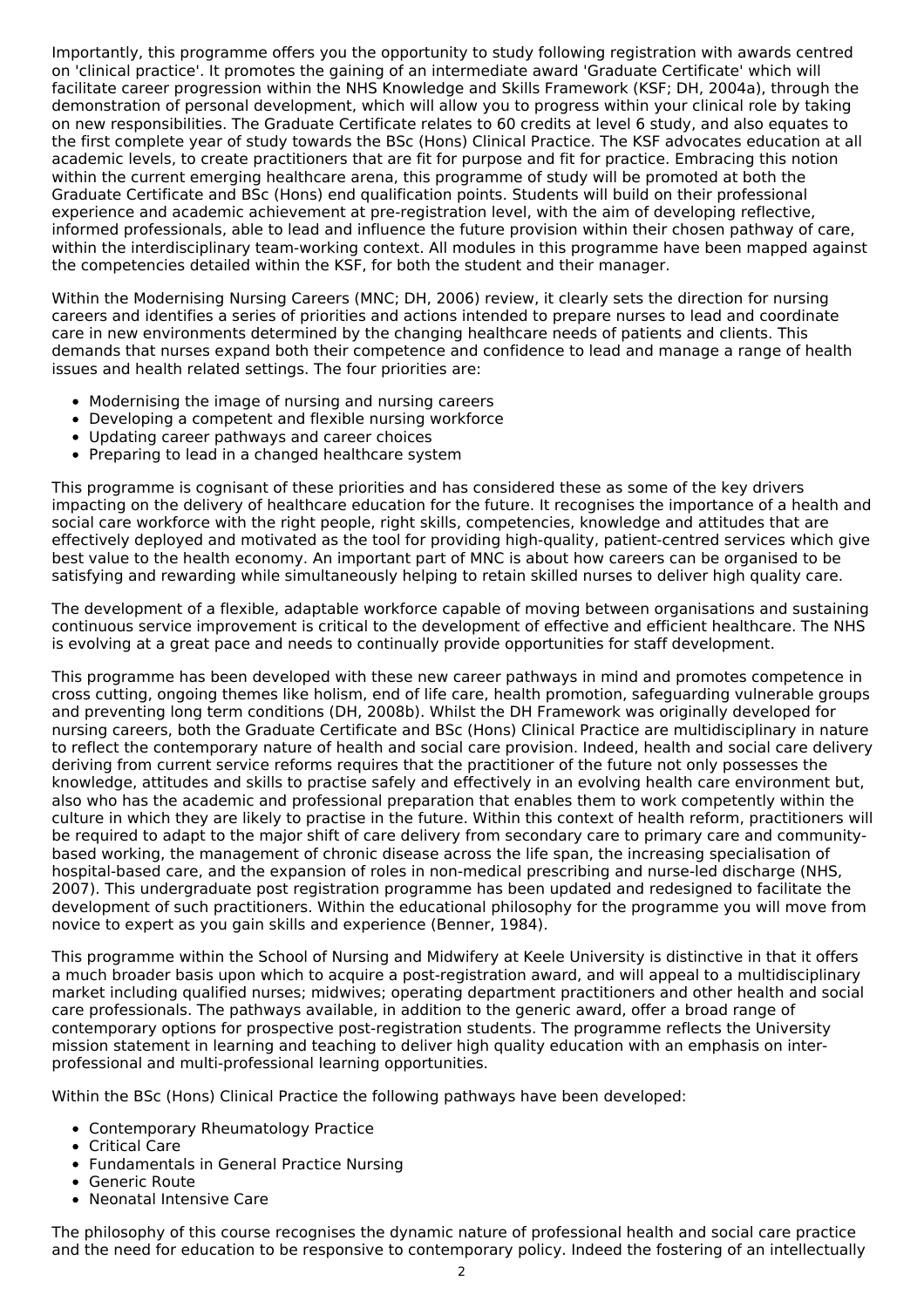challenging environment, from which skills of analysis and critical evaluation are developed, is viewed as fundamental to undergraduate education.

The process of teaching and learning within the curriculum will be underpinned by an adult learner approach; this approach emphasises the importance of students, and it recognises the facilitative role of the teacher in order to assist the learner to achieve outcomes at this level. Students entering this programme will already have a sound knowledge base in general practice areas, typically developed during pre-registration education and subsequent post- registration practice and development as well as from personal experiences.

Value is placed on the intrinsic differences of individual students with regard to their professional knowledge, clinical experiences, technical and life skills. The curriculum will incorporate different ways of encouraging you to learn with different sequences of material so that individual differences between learners can be fitted into the general goal of helping all students to achieve their full potential and outcomes of the course. Presenting information, motivating students, and creating opportunities for them to learn will seek to develop deep approaches to learning. Engaging the learner in this way will seek to develop you in order that you can expedite appropriate change in your own practice and ultimately enhance care for your client group either in health or social care settings. In order to achieve this you will be empowered to develop individual responsibility for your learning within a framework of reflection, critical evaluation and clinical governance.

The programme team has taken account of the nature of developments in health and social care practice, education, research and clinical leadership and believes that there will be a need for students to develop critical consciousness of self, evidence based practice, theory and practice knowledge in order to enable them to respond to the needs of patients and clients in a variety of contexts.

### **4. Aims of the programme**

The broad aims of the programme are to enable you as registered practitioners to:

- enhance analytical and reflective skills to support individual professional practice development.
- develop theoretical knowledge and practical competence in your field of clinical practice
- mobilise knowledge and engage in critical reasoning and ethical conduct to provide contextually appropriate healthcare

### **5. What you will learn**

The programme provides opportunities for students to develop and demonstrate knowledge and understanding, skills, qualities and other attributes, including skills that are transferable to the world of work:

Upon successful completion of the programme you, the practitioner, will be able to:

- Demonstrate the development and enhancement of skills in intellectual debate, knowledge and skills in clinical reasoning, structured evaluation and problem-solving.
- Demonstrate the development of enhanced analytical and reflective skills to support individual professional practice development.
- Contribute effectively to the development of innovative care delivery, within their practice area, through the development of skills, knowledge and attitudes.
- Contribute to the advancement of evidence based practice and research within the context of contemporary professional and public policies.
- Demonstrate critical awareness and understanding of the ways in which personal and professional values and organisational structures affect clinical decision making and integrated care delivery.
- Demonstrate the skills and practical knowledge surrounding communication through an individual and personalised approach to patients, family and colleagues.
- Undertake critical analysis of their role and responsibilities within their practice setting and acquire the skills and knowledge and leadership qualities to respond to changing practice and expansion of roles.
- Demonstrate understanding and enrichment of knowledge for practice, and demonstrate competency within practice area.

#### **Transferable / Key Skills / Employability Skills**

Upon successful completion of the programme you, (the practitioner) will have acquired:

- Information technology skills
- Numeracy skills
- Written communication skills
- Oral and visual communication skills
- Team working skills
- Problem solving skills
- Research skills
- Learning to learn skills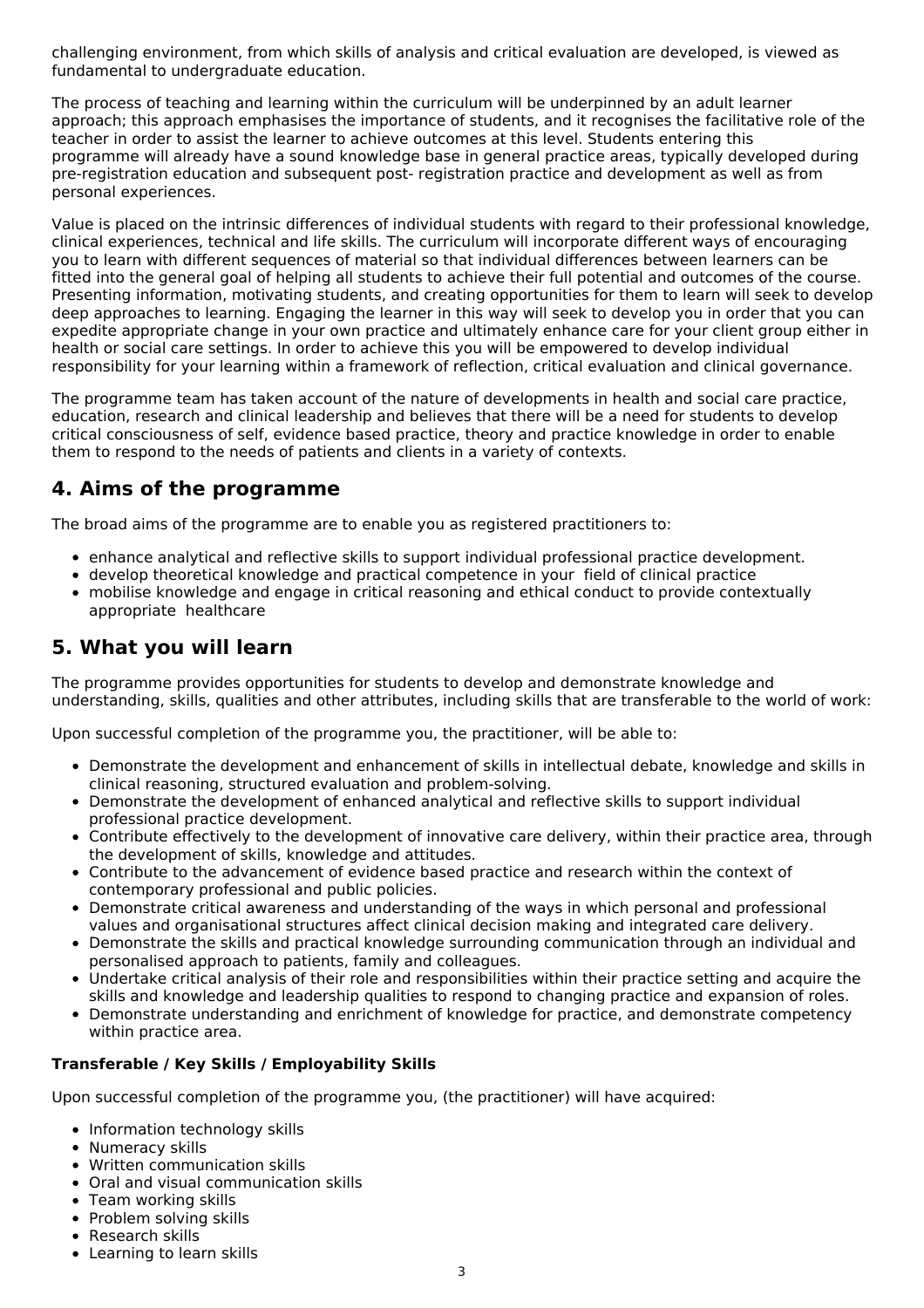#### **Keele Graduate attributes**

Engagement with this programme will enable you to develop your intellectual, personal and professional capabilities. At Keele, we call these our ten Graduate Attributes and they include independent thinking, synthesizing information, creative problem solving, communicating clearly, and appreciating the social, environmental and global implications of your studies and activities. Our educational programme and learning environment is designed to help you to become a well-rounded graduate who is capable of making a positive and valued contribution in a complex and rapidly changing world, whichever spheres of life you engage in after your studies are completed.

Further information about the Keele Graduate Attributes can be found here: <http://www.keele.ac.uk/journey/>

### **6. How is the programme taught?**

The School of Nursing & Midwifery addresses your specific learning needs as professional practitioners undertaking part time study. The Keele Virtual Learning Environment (KLE) will be utilised to support and complement the blended learning approach of the curriculum. Module content will be developed utilising the KLE where appropriate, in readiness for each module presentation as the course is developed and implemented over time.

A blended learning approach is adopted in this programme to meet the needs of students, managers and the organisations in which they work as the emphasis on traditional, classroom based learning is reduced.

In order to prepare a practitioner who is able to contribute positively to delivering the health and social care needs of individuals and communities, the educational and learning process will concern itself with the integration and application of theory to practice. Consequently, you will develop the ability to reflect on practice and respond pro-actively to change, whilst maintaining quality within patient/client care. Critical thinking skills and a sound evidence base to your practice are essential for competent practice.

Library facilities on both the Keele campus and Royal Stoke Hospital site provide a range of information services to support the learning, teaching and research needs of both the University and the local NHS communities. The library's specialist stock of health and health-related material includes approximately 32,000 books, 550 current journal subscriptions, and collections of CD and video material. Facilities include a Help Desk, quiet study areas, and self-service photocopiers. Information skills training sessions are available from library staff. An open access IT Suite provides access to a wide range of electronic databases, full-text journals and other web-based resources.

Lectures will be used to impart information, stimulate interest and provide a medium for the considered application of theory to practice. Discussions, seminars and small group presentations will be used to explore the dynamics of clinical practice and small group work/ action learning sets will be facilitated to promote independent study in achieving the learning outcomes. Learning and teaching hours are identified for each module within the Module Proposal Forms.

Tutorials will be arranged as both individual and small group sessions with an emphasis on individual student development and opportunity given to:

- Explore specific learning intentions and /or any difficulties
- Provide formative feedback and clarification of learning
- Create a climate for learning through structured reflection on practice and the inter- relationship with knowledge and research
- Provide effective support for students

Learning and teaching methods used within the Programme vary according to the subject matter, focus and content of the module: they vary also in recognition of students' individual learning needs, pace of learning and learning styles.

Learning and teaching methods include;

- **Lead lectures**: where the lecturer provides students with a framework and context for further reading and independent study.
- **Tutor led tutorials**: where the lecturer focuses on a topic of interest and relevance to the module to be discussed in depth within a small group.
- **Student led tutorials**: where the student leads the discussion on a topic of interest and relevance to the module within a small group or on a one to one basis.
- **Problem solving scenarios**: where case based scenarios will be used to focus students' attention and develop their problem solving skills.
- **Case study presentations**: where the lecturer and/or students will present a specific case and use this as a vehicle for discussion and critical analysis.
- **Small group work:** where students work together in small groups to discuss and evaluate practise and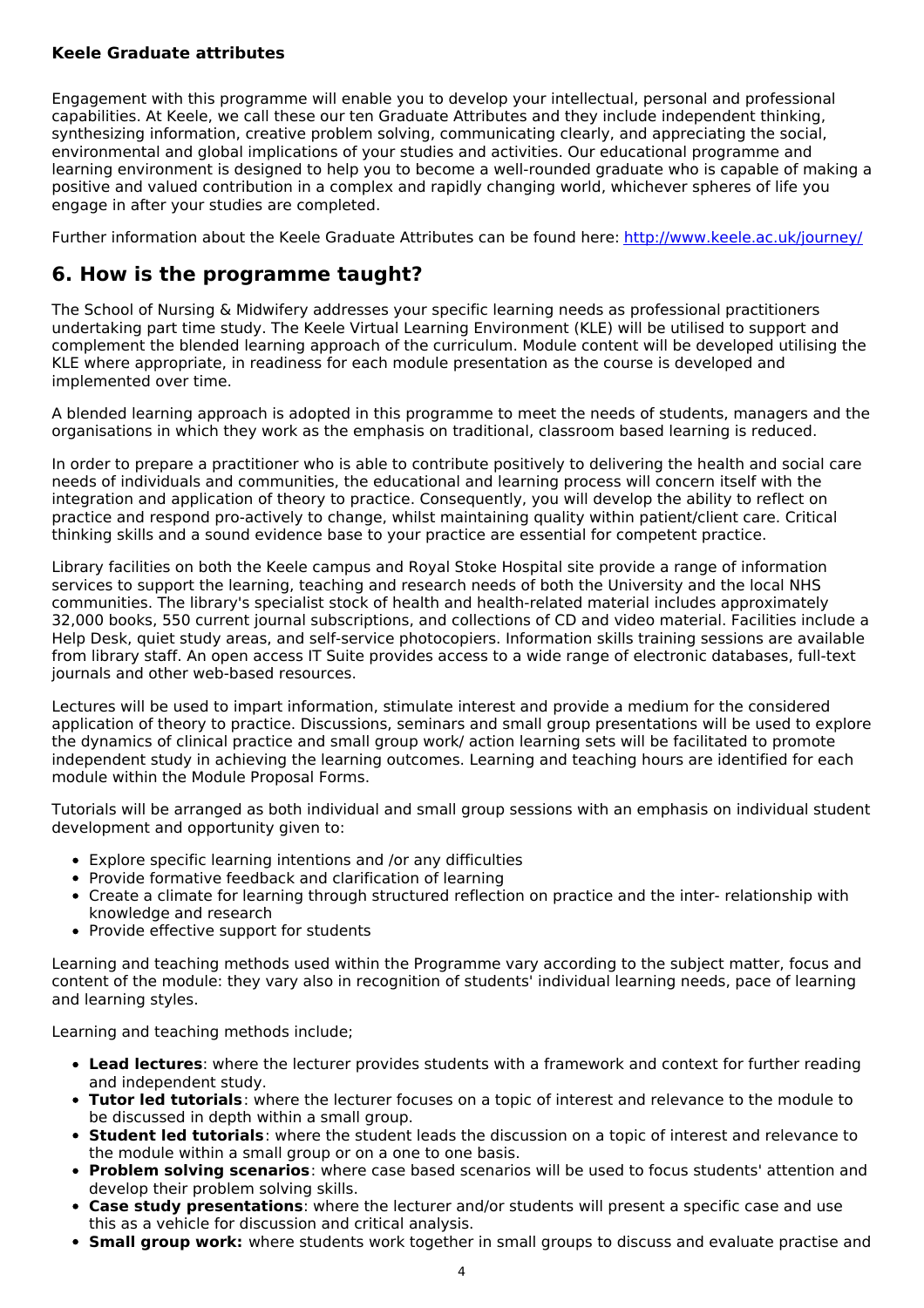associated evidence, then share group summaries in a final plenary session.

- **Experiential learning**: where students reflect on and critically appraise their experiences in practice.
- **Objective Structured Clinical Examinations (OSCE)**: where students participate in structured, simulated clinical scenarios to further enhance their existing skills.
- **KLE and blended learning approaches** : where the University's virtual learning environment is used to facilitate on line discussions, 'blogs', conditional release tasks and access to a wide range of learning resources and research tools.
- **Independent study**: where students are self-directed in relation to the various study demands of each module and its assessment. This is particularly relevant to portfolio development.

In addition to the aforementioned methods of learning and teaching, students can access lecturers for individual tutorials, support, advice, guidance and feedback at their request.

These learning and teaching methods enable students to achieve the programme learning outcomes in a variety of ways. For example:

Lead lectures and independent study enable students to broaden and deepen their existing professional knowledge and understanding of the core principles of their specific area of practice.

Lecturer and student led tutorials and small group work enable students to explore a topic to considerable depth and to rationalise their opinions and actions within the safe, but challenging company of their peers. This further develops students' confidence, competence and communication skills.

Case studies and case based problem solving scenarios facilitate linking of theory and practice; they encourage critical analysis and evidence based discussion as students are drawn into the rhetoric / reality debate that such scenarios often generate.

Web based learning facilitates breadth and depth of learning as participants engage in critical and challenging discussion with a large, multi-professional audience. Furthermore, communication skills are enhanced as students learn the nuances of web based communication with practitioners from a variety of disciplines.

Evidence based learning and teaching is incorporated into all learning and teaching methods; this, alongside the Evidence Based Practice Module in year one imbues students with the knowledge, understanding, critical application and evaluation of evidence used to underpin practice in the clinical settings and thus develops their confidence and ability to use evidence prudently and effectively within their workplace. Moreover, the Evidence Based Practice - Dissertation Module in year two further develops students' independent learning, research capability and organisation and planning skills as they collect, collate, categorise and criticise evidence relating to their area of practice.

## **7. Teaching Staff**

Currently our core teaching staff comprises of Professors, Senior Lecturers and Lecturers. Several staff are active researchers, and have already gained their doctorates, and several of those have published extensively in national and international journals. All members of staff are registered with their appropriate Professional Body. All staff hold, or are working towards, recognised and recordable teaching qualifications. Moreover, they have extensive experience of teaching at undergraduate and postgraduate level and many are External Examiners to undergraduate and postgraduate programmes in other higher education institutions.

Honorary lecturers, visiting lecturers and leading clinicians are often integral to the delivery of modules within the programme.

The University will attempt to minimise changes to our core teaching teams, however, delivery of the programme depends on having a sufficient number of staff with the relevant expertise to ensure that the programme is taught to the appropriate academic standard.

Staff turnover, for example where key members of staff leave, fall ill or go on research leave, may result in changes to the programme's content. The University will endeavour to ensure that any impact on students is limited if such changes occur.

### **8. What is the structure of the Programme?**

Within the BSc (Hons) Clinical Practice the following pathways have been developed:

- Contemporary Rheumatology Practice
- Critical Care
- Fundamentals in General Practice Nursing
- Generic Route
- Neonatal Intensive Care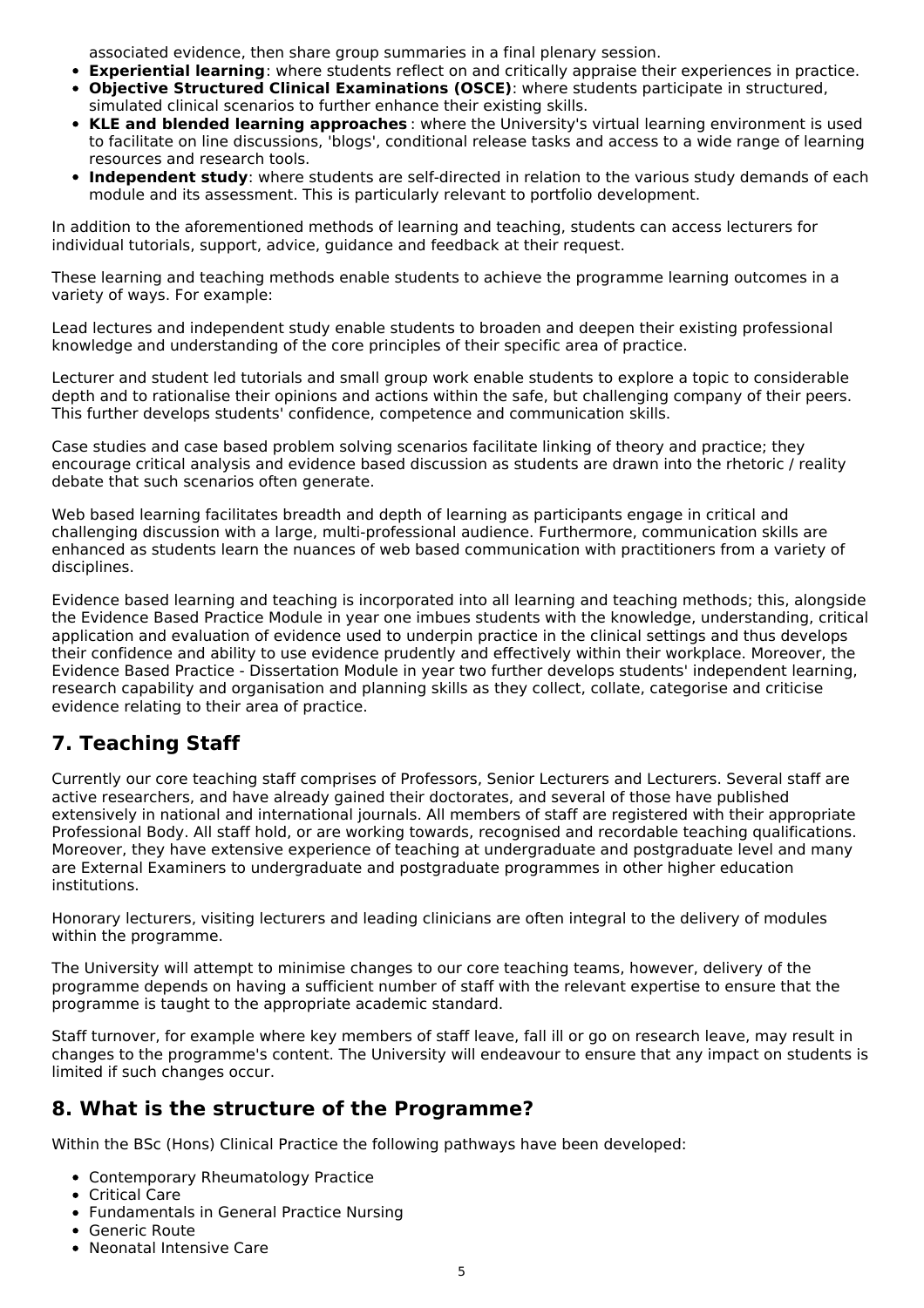An outline of curriculum design, content and organisation is presented below.

This course is based on 120 Level 6 credits for an undergraduate honours degree award.

It is a part time route normally of two to three years duration. Successful completion is normally required within a maximum of five years and it is recommended that at least one module is taken per academic semester.

#### **Programme structure**

The BSc (Hons) Clinical Practice comprises 120 credits undertaken over two to three years. Of these, there are usually two compulsory modules each year for each named pathway. Each module carries either 15 or 30 credits. Successful completion of year one (60 credits at L6) will result in the award of the Graduate Certificate (pathway specific where appropriate); successful completion of year two (60 further credits at L6) will result in the BSc Clinical Practice award (pathway specific where appropriate).

Those students who enter the programme without level 5 credits may enrol for the end qualification of Graduate Diploma of 120 Level 6 credits, or apply for Recognition of Prior Experiential Learning (RPEL) to be taken into account for entry to the degree award.

#### **Compulsory Modules**

The nature of the course development has necessitated compulsory modules to be identified by pathway choice:

#### **Compulsory Modules for all pathways:**

- Research Application in Clinical Practice (15 level 6 credits)
- Clinical Leadership (15 level 6 credits)
- Dissertation (30 Level 6 credits) (or alternative research module)

The following are compulsory for each identified pathway:

#### **Critical Care**

- Critical Care (30 level 6 credits)
- Clinical Practice\* (15 level 6 credits)

#### **Contemporary Rheumatology Practice**

- Introduction to Arthritis and Allied Conditions (15 level 6 credits)
- Management of Arthritis (15 level 6 credits)
- Clinical Practice\* (15 level 6 credits)

#### **Generic Pathway\*\***

Clinical Practice\* (15 level 6 credits)

**\***Students will complete either a 'generic' or 'specialist' competency document, supported by a portfolio for the Clinical Practice Module depending on their area of practice.

\*\* Clinical Practice is not a requirement when a module is chosen as an elective within year one, which has the clinical practice component integral, e.g.:

- Independent and Supplementary Nurse Prescribing
- Supplementary Prescribing for Allied Health Professionals

#### **Neonatal Intensive Care**

• Practice Focused Neonatal Intensive Care (45 level 6 credits)

#### **Fundamentals in General Practice Nursing**

- Fundamentals in General Practice Nursing (30 Level 6 Credits)
- Clinical Practice\* (15 level 6 credits)

#### **Elective Modules\***

The portfolio of modules available to the students as potential elective modules\* is comprehensive and is available on the website: <https://www.keele.ac.uk/nursingandmidwifery/cpd/postreg/modules/>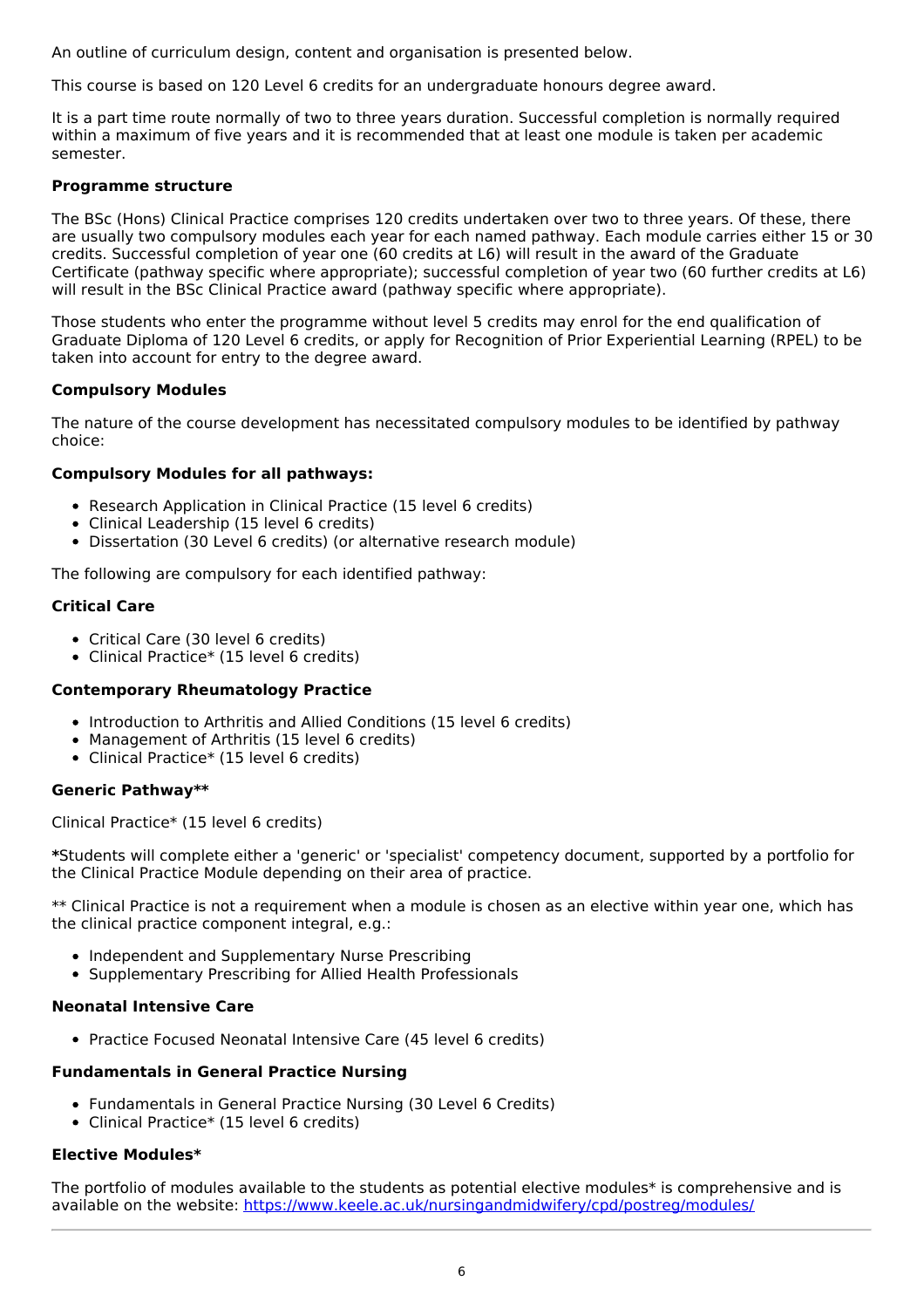## **9. Final and intermediate awards**

On entering the course the majority of students will enrol for the BSc (Hons) Clinical Practice award (120 level 6 credits to add to Diploma in Nursing or Midwifery or equivalent professional award). A minority who enter the programme without level 5 credits may enrol for the end qualification of Graduate Diploma of 120 Level 6 credits, or apply for Recognition of Prior Learning (RPL) to be taken into account for entry to the degree award

All students will be eligible for the intermediate award of Graduate Certificate (60 credits of named pathway) upon the successful completion of their specific pathway programme. The course planning team considers that flexibility is important and the interim award of Graduate Certificate will be available to all students who choose to exit prior to completion of the degree programme. The Graduate Certificate will prove to be highly attractive to employers in terms of determining employability skills and progression through career gateways (KSF, 2004), therefore, all students (who successfully complete the requisite 60 level 6 credits) will be eligible for this award.

If the student leaves the award prior to the completion of the Graduate Certificate (or the BSc award / Graduate Diploma following the Graduate Certificate) no qualification will be awarded (or further intermediate qualification). Module credits will be awarded on successful completion of the relevant modules.

#### **Stand-alone Modules**

All modules are available for students to take as 'stand-alone' modules. University Regulations and Course Regulations regarding attendance, assessments etc. apply in order to award the students the level 6 credits.

#### **Recognition of Prior Learning (RPL)**

For details on this students are advised to contact their course tutor and RPL will be assessed in the standard way, and only if all the learning outcomes of a selected module have been met; providing the evidence reflects the philosophy of the course and is equivalent to the level and student effort. Applications are subject to the guidelines issued by the University. The 5-year currency rule usually applies, and students will need to demonstrate the continued use of previous accredited learning relevant to this programme.

When exemption of a module (s) is granted, the student is awarded the credits relevant to that module. For the purposes of degree classification, the average mark over all the non-exempted modules will be used for any exempted module in the calculation.

For example:

In order to determine degree classification for <sup>a</sup> student who had received RPL for 25% of the programme (i.e. 2 modules), marks for the remaining modules undertaken at Keele (i.e. 6 modules) would be added together and an average mark determined. This mark would be awarded to the exempted modules.

Keele Module marks;  $50 + 55 + 58 + 55 + 60 + 62 = 340$ 

Average mark;  $340 \div 6 = 57$ 

Mark attributed to exempted modules; 57 for each module Total score =  $340 + 57 + 57 = 454$ 

Degree classification <sup>=</sup> Second Class Honours (Division II)

In some circumstances, RPL arrangements can also enable an experienced practitioner to gain entry to the degree award through the development of a portfolio of evidence demonstrating prior study, learning and professional experience equivalent to an undergraduate diploma at Level 5. A fee may be charged for RPL requests to reflect the administrative and assessment work required, for experiential learning, this may be up to the full fee for the module against which accreditation is sought.

### **10. How is the Programme Assessed?**

The wide variety of assessment methods used on this programme at Keele reflects the broad range of knowledge and skills that are developed as you progress through the degree programme. Teaching staff pay particular attention to specifying clear assessment criteria and providing timely, regular and constructive feedback that helps to clarify things you did not understand and helps you to improve your performance. The following list is representative of the variety of assessment methods used on your programme:

**Essays** - These vary according to the module, but they are generally 3,000 words in length. Students may have a choice of essay focus or this may be prescribed. Essays test students' ability to write coherently and analytically using relevant literature to support their discussion, and to integrate and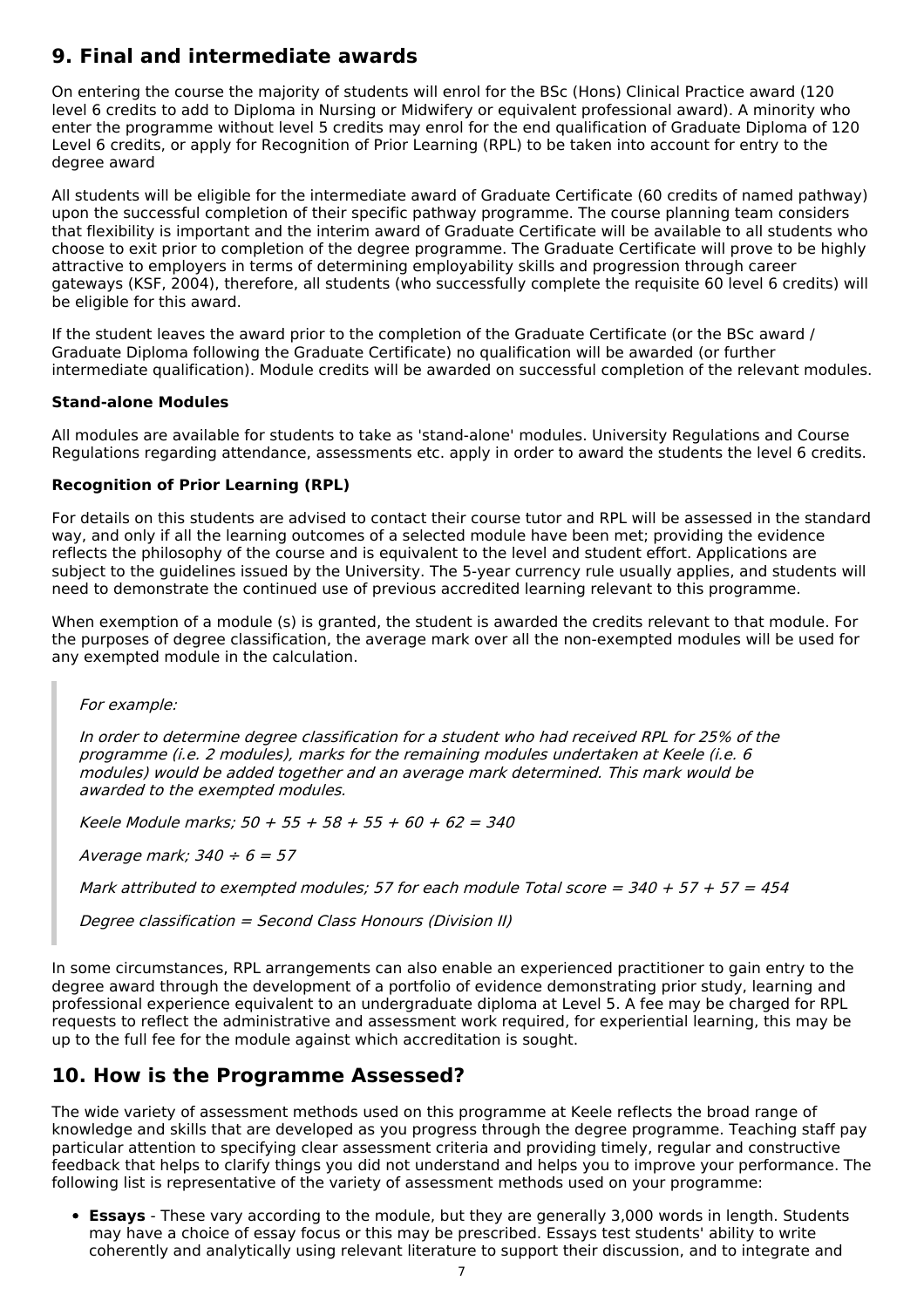synthesise their arguments in relation to the essay question.

- **Reflective analysis / accounts** These are used to develop and test students' ability to reflect critically and analytically on their practice in order to learn from it.
- **Portfolios** The majority of health care practitioners are required by their regulatory body to maintain a portfolio of professional development. This method of assessment facilitates students' competence and confidence in generating and maintaining a comprehensive portfolio of their professional and personal progress; combined with the skills of reflection and reflective writing, students are enabled to present appropriate practice based evidence in support of their continuing development.
- **Presentations** These take the form of oral presentations, clinical vivas and poster presentations within this programme. They test a variety of skills, namely; breadth and depth of knowledge; ability to interpret and use research / evidence; skills of critical analysis and synthesis; oral and written communication skills; non- verbal communication skills; planning and organisation skills and the ability to think logically and act appropriately when under pressure.
- **OSCE** Objective, structured clinical examinations are used as formative and summative assessments within the programme. They enable students to practice new and complex practical skills in the safety of the simulated learning environment prior to practising 'live' in their areas of clinical work. These assessments test application of knowledge and understanding and the students' ability to reflect in action, problem solve, and make decisions. They also test students' manual dexterity, organisation skills and logic.
- **Clinical Assessment of Competence in Practice** Specific specialist pathway competencies and generic competencies are identified for assessment dependent upon the particular pathway that the student chooses to follow. This programme is grounded in clinical practice and the assessment of competence is crucial to successful completion of the modules. Students will be allocated a named clinical Mentor who is responsible for assessing their competence in practice. Together they will plan learning opportunities to facilitate achievement of the competencies and will use the criteria within the competency document to determine success or referral. Competency based assessment tests breadth and depth of knowledge; evidence based practice; communication skills; affective skills; reasoning; psychomotor skills; prioritising and problem solving skills and organisation skills.

Marks are awarded for summative assessments designed to assess your achievement of learning outcomes. You will also be assessed formatively to enable you to monitor your own progress and to assist staff in identifying and addressing any specific learning needs. Feedback, including guidance on how you can improve the quality of your work, is also provided on all summative assessments normally within five working weeks of submission, unless there are compelling circumstances that make this impossible, and more informally in the course of tutorial and seminar discussions.

Students are enabled to submit unlimited assignments per year via Turnitin in draft format to see their originality report to gain more understanding of requirements for academic writing in relation to referencing, summarising authors' work, and overall style.

## **11. Contact Time and Expected Workload**

Undergraduate courses at Keele contain an element of module choice; therefore, individual students will experience a different mix of contact time and assessment types dependent upon their own individual choice of modules. Activities that a student may expect vary depending on your chosen pathway. Contact time includes scheduled activities such as: lecture, seminar, tutorial, project supervision, demonstration, practical classes and labs, supervised time in labs/workshop, fieldwork and external visits. The total commitment is based on 1,200 hours of student effort each year for full-time students.

## **12. Accreditation**

This programme does not have accreditation from an external body.

## **13. University Regulations**

The University Regulations form the framework for learning, teaching and assessment and other aspects of the student experience. Further information about the University Regulations can be found at: <http://www.keele.ac.uk/student-agreement/>

If this programme has any exemptions, variations or additions to the University Regulations these will be detailed in an Annex at the end of this document titled 'Programme-specific regulations'.

## **14. Other Learning Opportunities**

Study Abroad is not available to Clinical Practice Students

Apart from:

• School research seminar programme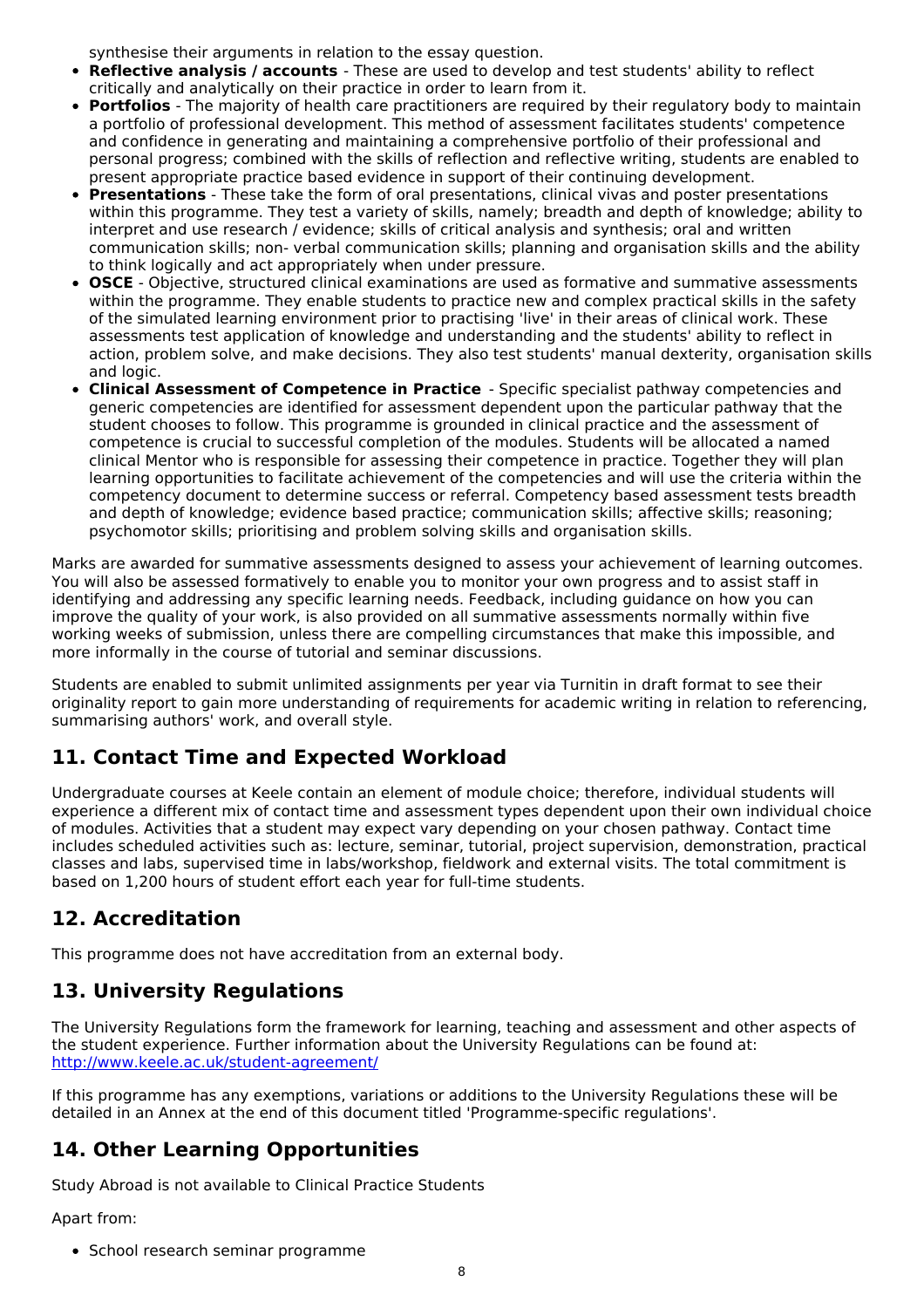• School CPD workshops and seminar programme

these are limited as most students are engaged in full-time employment in health / social care organisations.

## **15. Additional Costs**

As to be expected there will be additional costs for inter-library loans and potential overdue library fines, print and graduation. We do not anticipate any further costs for this programme.

### **16. Annex - Programme-specific regulations**

### **Programme Regulations: BSc (Hons) Nursing Clinical Practice**

| <b>Final Award and Award Titles</b> | <b>BSc (Hons) Clinical Practice</b>                |  |  |
|-------------------------------------|----------------------------------------------------|--|--|
| Intermediate Award(s)               | [insert]                                           |  |  |
| <b>Last modified</b>                | June 2019                                          |  |  |
| <b>Programme Specification</b>      | https://www.keele.ac.uk/ga/programmespecifications |  |  |

The University's Academic Regulations which can be found on the Keele University website [\(https://www.keele.ac.uk/regulations/](https://www.keele.ac.uk/regulations/)[\)\[1\]](https://scims-api.keele.ac.uk/#_ftn1) apply to and regulate the programme, other than in instances where the specific programme regulations listed below over-ride them. These programme regulations list:

- Exemptions which are characterised by the omission of the relevant regulation.
- Variations which are characterised by the replacement of part of the regulation with alternative wording.
- *Additional Requirements* which set out what additional rules that apply to students in relation to this programme.

The following **exemptions, variations** and **additional requirements** to the University regulations have been checked by Academic Services and have been approved by the Faculty Education Committee.

### **A) EXEMPTIONS**

The clause(s) listed below describe where an exemption from the University's Academic Regulations exists:

For the whole duration of their studies, students on this Programme are exempt from the following regulations:

#### **No exemptions apply.**

### **B) VARIATIONS**

The clause(s) listed below describe where a variation from the University's Academic Regulations exists:

#### **Variation 1:**

This programme varies from Regulation C3 Section 14:

- There will be no award of pass (Unclassified degree)
- Student must be successful in all summative assessments
- All modules must be successfully completed

No compensation is permitted for modules within the BSc (Hons) Clinical Practice programme.

Modules with a credit value of 45 and over will be capped at assessment not module (Regulation C3 8.4).

### **Additional Requirements**